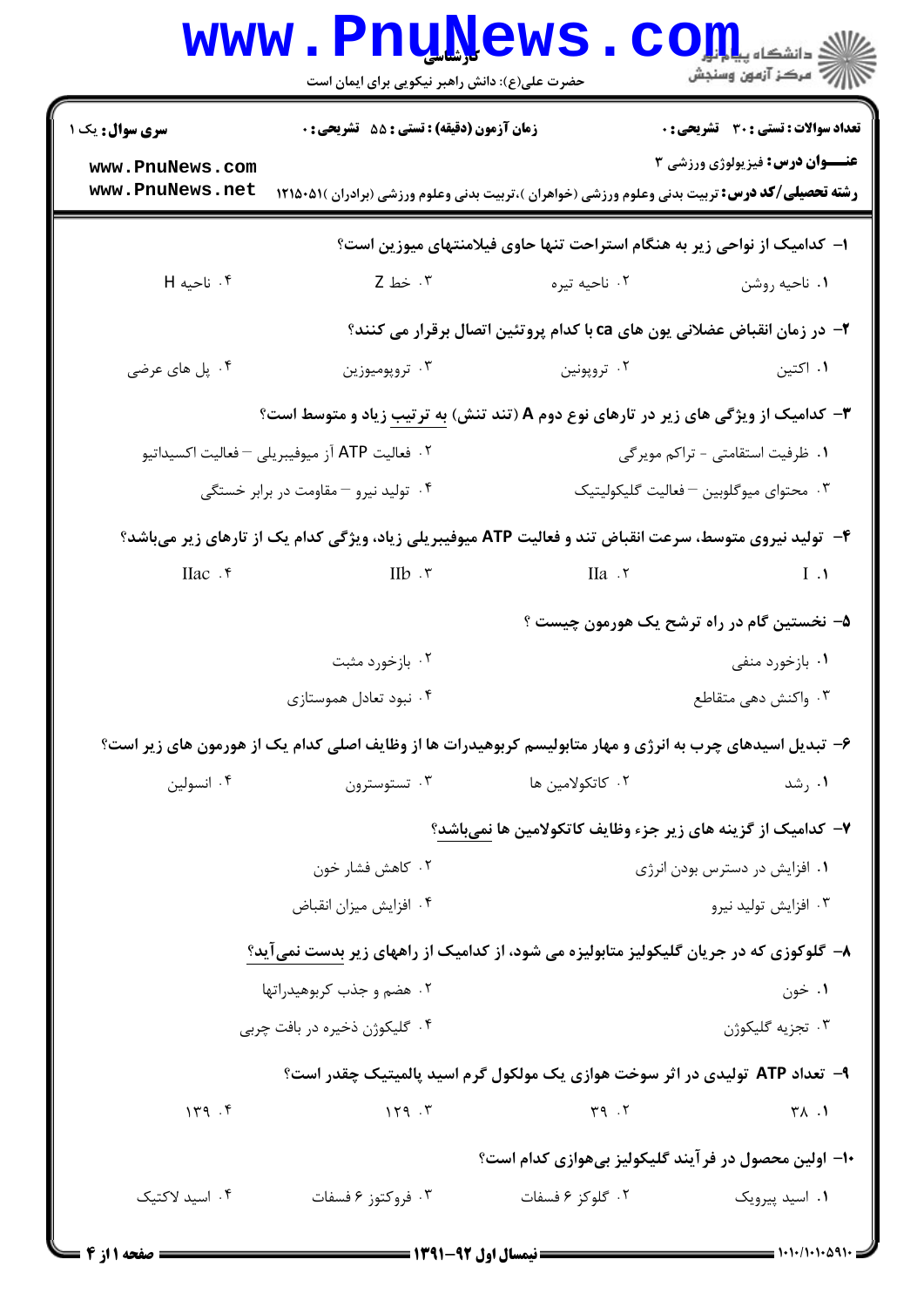|                                    | www.PnuNews                                                                |                    | الی دانشکاه پیا برای استفاده با استفاده با تاریخ<br>اینچ مرکز آزمون وسنجش                                                                        |  |  |
|------------------------------------|----------------------------------------------------------------------------|--------------------|--------------------------------------------------------------------------------------------------------------------------------------------------|--|--|
|                                    | حضرت علی(ع): دانش راهبر نیکویی برای ایمان است                              |                    |                                                                                                                                                  |  |  |
| <b>سری سوال : ۱ یک</b>             | زمان آزمون (دقیقه) : تستی : 55 آتشریحی : 0                                 |                    | تعداد سوالات : تستي : 30 - تشريحي : 0                                                                                                            |  |  |
| www.PnuNews.com<br>www.PnuNews.net |                                                                            |                    | عنــوان درس: فیزیولوژی ورزشی ۳<br><b>رشته تحصیلی/کد درس:</b> تربیت بدنی وعلوم ورزشی (خواهران )،تربیت بدنی وعلوم ورزشی (برادران )۵۱۵۰۵۱۱ <b>۱</b> |  |  |
|                                    |                                                                            |                    | ۱۱− کدام گزینه از آثار انباشته شدن اسید لاکتیک در عضله <u>نمی</u> باشد؟                                                                          |  |  |
|                                    |                                                                            |                    | ۰۱. PH عضله را افزایش می دهد                                                                                                                     |  |  |
|                                    |                                                                            |                    | ۰۲ مانع یک سری از فرآیندهای شیمیایی می شود                                                                                                       |  |  |
|                                    | ۰۳ با جلوگیری از پیوند کلسیم به تروپونین انقباض عضله را به تاخیر می اندازد |                    |                                                                                                                                                  |  |  |
|                                    |                                                                            |                    | ۰۴ پس از فعالیت شدید ورزشی، موجب درماندگی می شود                                                                                                 |  |  |
|                                    |                                                                            |                    | 1۲– تفاوت بین حجم پایان دیاستولی و حجم پایان سیستولی کدام عامل است؟                                                                              |  |  |
|                                    | ۰۲ برون ده قلبی                                                            |                    | ۰۱ کسر تزریقی (EF)                                                                                                                               |  |  |
|                                    | ۰۴ حجم ذخيره اي                                                            |                    | ۰۳ حجم ضربه ای (SV)                                                                                                                              |  |  |
|                                    |                                                                            |                    | ۱۳- کدامیک از موارد زیر درست است؟                                                                                                                |  |  |
|                                    | ۰۱ حجم ضربه ای ورزشکاران استقامتی در حدود ۵۰٪ غیر ورزشکاران می باشد.       |                    |                                                                                                                                                  |  |  |
|                                    | ۰۲ تمرینات استقامتی سبب تغییرات ناچیزی در برونده قلبی بیشینه می شوند.      |                    |                                                                                                                                                  |  |  |
|                                    | ۰۳ تمرینات مقاومتی باعث افزایش زیاد ظرفیت هوازی بیشینه ای می شوند.         |                    |                                                                                                                                                  |  |  |
|                                    | ۰۴ تمرینات استقامتی محرکی قوی برای افزایش حجم ضربه ای است.                 |                    |                                                                                                                                                  |  |  |
|                                    |                                                                            |                    | ۱۴- گرانولوسیتها در درجه اول برای مقابله با ارگانیسمهای عفونی چه عملی را انجام می دهند؟                                                          |  |  |
| ۰۴ تولید آنتی بادی                 | ۰۳ رهايش فسفوليپازها                                                       | ۰۲ رهایش پروتئاز   | ۰۱ فاگوسیتوز                                                                                                                                     |  |  |
|                                    |                                                                            |                    | ۱۵− ً نقش كدام عامل هنگام التهاب آماده كردن آسيب زاها يا سلولهاي آسيب ديده است؟                                                                  |  |  |
|                                    | ۰۲ سرولوپلاسمين                                                            |                    | ۰۱ پروتئين واكنش دهنده C                                                                                                                         |  |  |
|                                    | ۰۴ کموتاکسی                                                                |                    | ۰۳ آنتی تریپسین-A                                                                                                                                |  |  |
|                                    |                                                                            |                    | ۱۶– در نتیجه کاهش توانایی بیگانهخواری نوتروفیلها، کدامیک از موارد زیر دیده نمیشود؟                                                               |  |  |
|                                    | ۰۲ کاهش مولکول های چربی                                                    |                    | ٠١. كاهش توانايي مهاجرت                                                                                                                          |  |  |
|                                    | ۰۴ کاهش چسبندگی نوتروفیلی                                                  |                    | ۰۳ کاهش حساسیت به تحریک                                                                                                                          |  |  |
|                                    |                                                                            |                    | ۱۷- در زمان انجام فعالیت ورزشی در یک محیط داغ و مرطوب در رطوبت چند درصدی دفع تبخیری گرما کاهش مییابد و<br>مقدار گرمای بیشتری در بدن ذخیره میشود؟ |  |  |
| ۰۴ بیشتر از ۵۰-۷۰٪                 | ۰۳ کمتر از ۵۰–۷۰٪                                                          | ۰۲ بیشتر از ۵۰–۶۵٪ | ۰۱ بیشتر از ۵۰ -۷۵٪                                                                                                                              |  |  |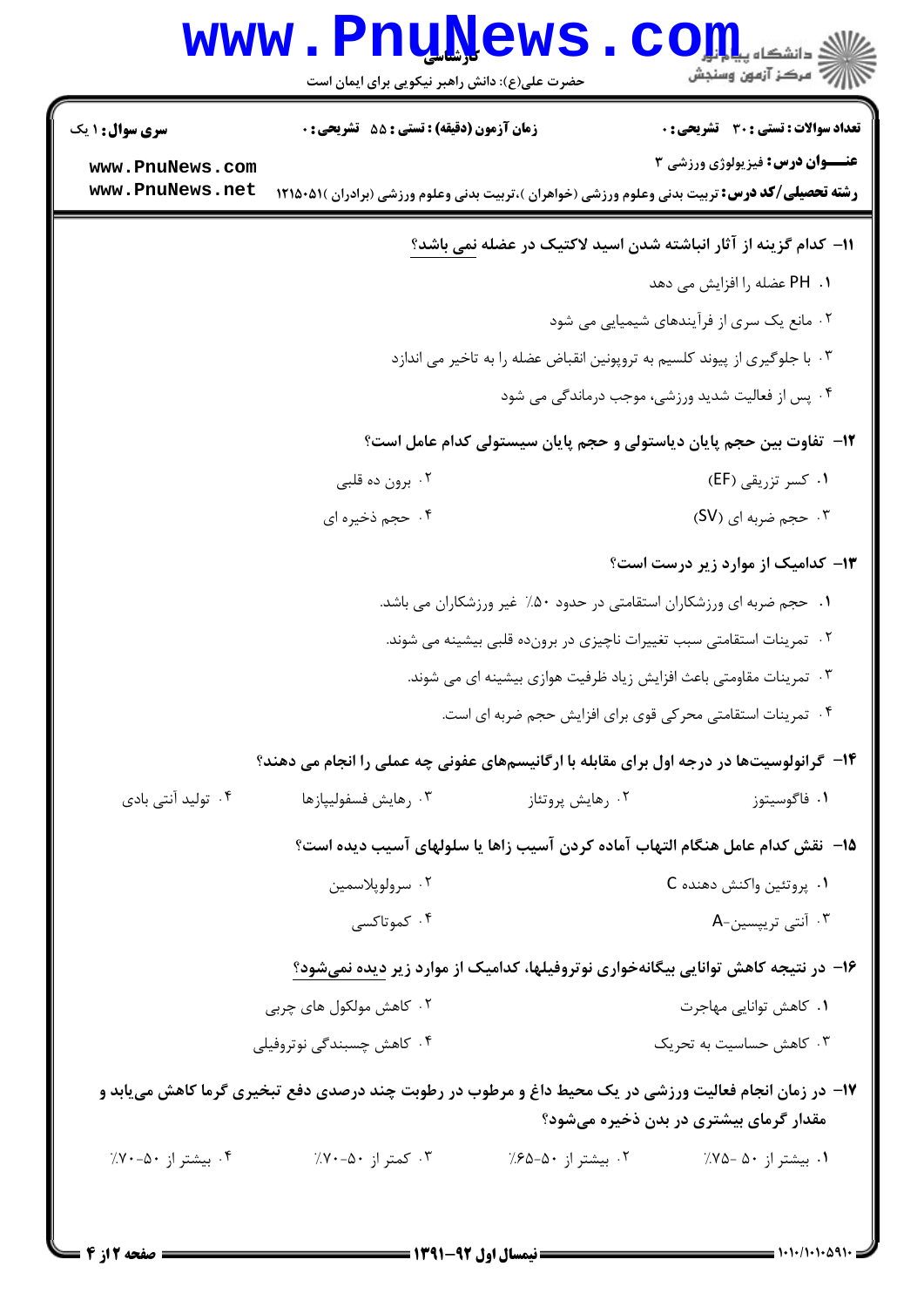|                                                                          | <b>www.PnuNews</b><br>حضرت علی(ع): دانش راهبر نیکویی برای ایمان است |                     | الا دانشکاه پیام <del>لو</del><br>الله مرکز آزمون وسنجش                                                                                                  |  |
|--------------------------------------------------------------------------|---------------------------------------------------------------------|---------------------|----------------------------------------------------------------------------------------------------------------------------------------------------------|--|
| <b>سری سوال : ۱ یک</b>                                                   | زمان آزمون (دقیقه) : تستی : 55 تشریحی : 0                           |                     | <b>تعداد سوالات : تستی : 30 ٪ تشریحی : 0</b>                                                                                                             |  |
| www.PnuNews.com<br>www.PnuNews.net                                       |                                                                     |                     | <b>عنـــوان درس:</b> فیزیولوژی ورزشی ۳<br><b>رشته تحصیلی/کد درس:</b> تربیت بدنی وعلوم ورزشی (خواهران )،تربیت بدنی وعلوم ورزشی (برادران )۵۱۵۰۵۱۱ <b>۱</b> |  |
| ۱۸– کدام گزینه در مورد پاسخ قلبی عروقی به فعالیت ورزشی در گرما صحیح است؟ |                                                                     |                     |                                                                                                                                                          |  |
|                                                                          | ۰۲ پرشدگی کمتر قلب                                                  |                     | ۰۱ افزایش بازگشت سیاهرگی                                                                                                                                 |  |
|                                                                          | ۰۴ افزایش جریان خون ناحیه احشایی و کلیوی                            |                     | ۰۳ کاهش تواتر قلب                                                                                                                                        |  |
|                                                                          |                                                                     |                     | ۱۹- متداول ترین نوع بیماری های گرمایی چیست؟                                                                                                              |  |
| ۰۴ سنکوپ ناشی از گرما                                                    | ۰۳ گرمازدگی فعالیتی                                                 | ۰۲ گرما گرفتگی      | ۰۱ گرما درماندگی                                                                                                                                         |  |
|                                                                          |                                                                     |                     | ۲۰– کاهش برونده قلبی و کمتر شدن فشار خون که منجر به کاهش مسیر جریان خون به طرف مغز میگردد، نشانگر کدامیک<br>از عوارض گرمایی است؟                         |  |
| ۰۴ سنکوپ گرمایی                                                          | ۰۳ گرما درماندگی                                                    | ۰۲ گرمازدگی فعالیتی | ۰۱ گرماگرفتگی                                                                                                                                            |  |
|                                                                          |                                                                     |                     | <b>۲۱</b> – کدامیک از گزینههای زیرصحیح است ؟                                                                                                             |  |
|                                                                          |                                                                     |                     | ٠١ شيب گرمايي مردان از زنان بيشتر است                                                                                                                    |  |
|                                                                          |                                                                     |                     | ۰۲ زنان دفع گرمای بیشتری نسبت به مردان دارند                                                                                                             |  |
|                                                                          |                                                                     |                     | ۰۳ مردان نسبت به زنان فشار سرمایی را بهتر تحمل می کنند                                                                                                   |  |
|                                                                          |                                                                     |                     | ۰۴ به دلیل سطح مقطع بیشتر مردان تحمل به سرما در آنان نسبت زنان بیشتر است                                                                                 |  |
|                                                                          |                                                                     |                     | ۲۲- نخستین سازگاری فیزیولوژیکی که در صورت قرار گرفتن دراز مدت در معرض سرما رخ می دهد، چیست؟                                                              |  |
|                                                                          | ۰۲ افزایش پاسخ سمپاتیکی                                             |                     | ٠١ افزايش توليد گرماي متابوليكي                                                                                                                          |  |
|                                                                          | ۰۴ خستگی تنظیم گرمایی                                               |                     | ۰۳ تاخیر تنظیم گرمایی                                                                                                                                    |  |
|                                                                          |                                                                     |                     | ٢٣- كدام قانون به ارتباط بين فشار و حجم اشاره مي كند؟                                                                                                    |  |
| ۰۴ مارتين                                                                | ۰۳ چارلز                                                            | ۰۲ بویل             | ۰۱ دالتون                                                                                                                                                |  |
|                                                                          |                                                                     |                     | <b>۲۴</b> - کدامیک از موارد زیر از نشانههای هیپوکسی ملایم است؟                                                                                           |  |
|                                                                          | ۰۲ اسپاسم عضلانی                                                    |                     | ۰۱ نبود هماهنگی عضلات                                                                                                                                    |  |
|                                                                          | ۰۴ روان آشوبی                                                       |                     | ۰۳ شلی عضلات                                                                                                                                             |  |
|                                                                          |                                                                     |                     |                                                                                                                                                          |  |